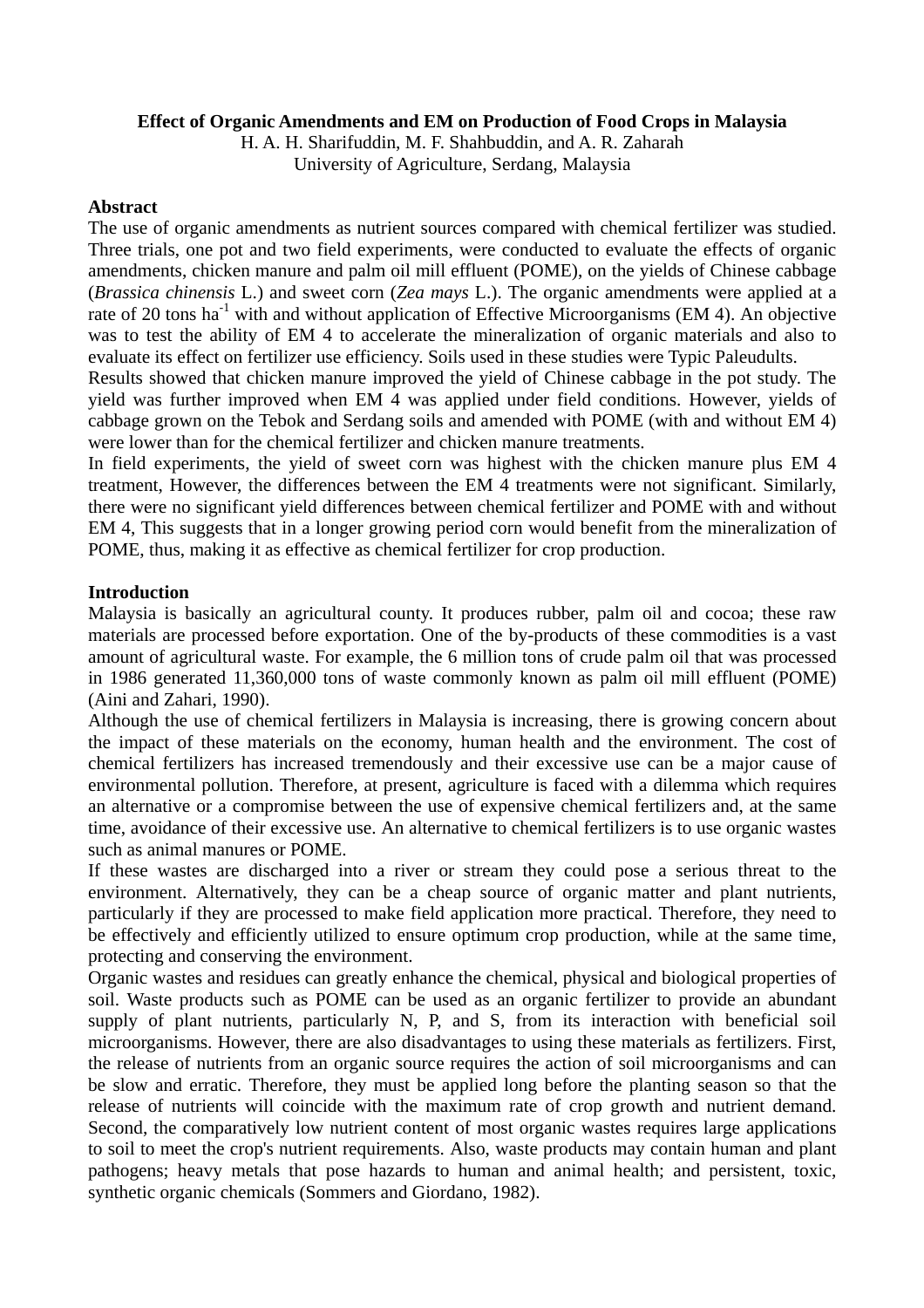It was reported that certain mixed microbial cultures or inoculants called Effective Microorganisms (EM) can accelerate the mineralization rate of organic materials and release of plant nutrients (APNAN Newsletter, 1990). EM technology was developed by Professor Teruo Higa, University of the Ryukyus, Okinawa, Japan. The Asia-Pacific Natural Agriculture Network has sponsored research trials since 1990 to determine the effectiveness of EM for releasing nutrients from a number of common organic waste materials to enhance their value and use as biofertilizers in lieu of chemical fertilizers.

As an APNAN participant, studies were initiated in Malaysia to evaluate the utility of EM in combination with different organic waste materials. Three studies were conducted which were extensions of studies reported at the Second APNAN Steering Committee Meeting held in Kuala Lumpur in January 1991. A pot study and two field trials were conducted to evaluate the effectiveness of EM 4 when used with two sources of organic matter, namely chicken manure and POME, on the yield of two food crops, i.e., Chinese cabbage (*Brassica chinensis* L) and sweet corn (*Zea mays* L.).

#### **Materials and Methods**

#### **Experiment I: Pot Study With Chinese Cabbage**

Soils of the Tebok and Lating series were used in this study. These are important agricultural soils for the south-central and northeast Regions of Peninsular Malaysia, respectively. Soils were sampled in the field at a depth of 0 to 15 cm, air dried, and then ground to pass a 2-mm sieve Their characteristics are shown in Table 1.

| <b>Properties</b>                         | <b>Tebok</b> | Lating |
|-------------------------------------------|--------------|--------|
| $pH(H_2O)$                                | 4.7          | 5.0    |
| pH(KCl)                                   | 4.0          | 3.7    |
| Carbon $(\%)$                             | 0.9          | 2.0    |
| Organic Matter (%)                        | 1.5          | 3.5    |
| Nitrogen $(\%)$                           | 0.2          | 0.2    |
| $P(mg kg^{-1})$                           | 8.4          | 2.5    |
| K $\text{(cmol}^{(+)} \text{kg}^{-1})$    | 0.6          | 0.1    |
| Ca $\text{(cmol}^{(+)} \text{kg}^{-1}$    | 0.3          | 1.4    |
| $Mg (cmol^{(+)} kg^{-1})$                 | 0.3          | 0.1    |
| $\text{Zn}$ (mg kg <sup>-1</sup> )        | 1.5          | 3.2    |
| Fe $(mg kg^{-1})$                         | 61.3         | 586    |
| $Mn$ (mg kg <sup>-1</sup> )               | 5.2          | 7.3    |
| $Cu$ (mg $kg^{-1}$ )                      | 0.1          | 2.2    |
| $CEC$ (cmol <sup><math>(+)</math></sup> ) | 12.5         | 21.4   |

**Table 1. Chemical Properties of the Tebok and Lating Soils** 

The design of this experiment was a Completely Randomized Design (CRD) with 4 replicates for each of the eight treatments shown in Table 2. Two kilograms of soil were packed into earthen pots of 35 cm diameter and 25 cm height. For treatments T3 and T4, N-P-K fertilizer was thoroughly mixed into the soil four days prior to planting. For treatments T5 through T8, organic amendments with characteristics shown in Table 3 were incorporated and mixed into the soil two weeks before planting and allowed to decompose. Treatments were duplicated except that a culture of effective microorganisms (EM) was added to one pot of each pair.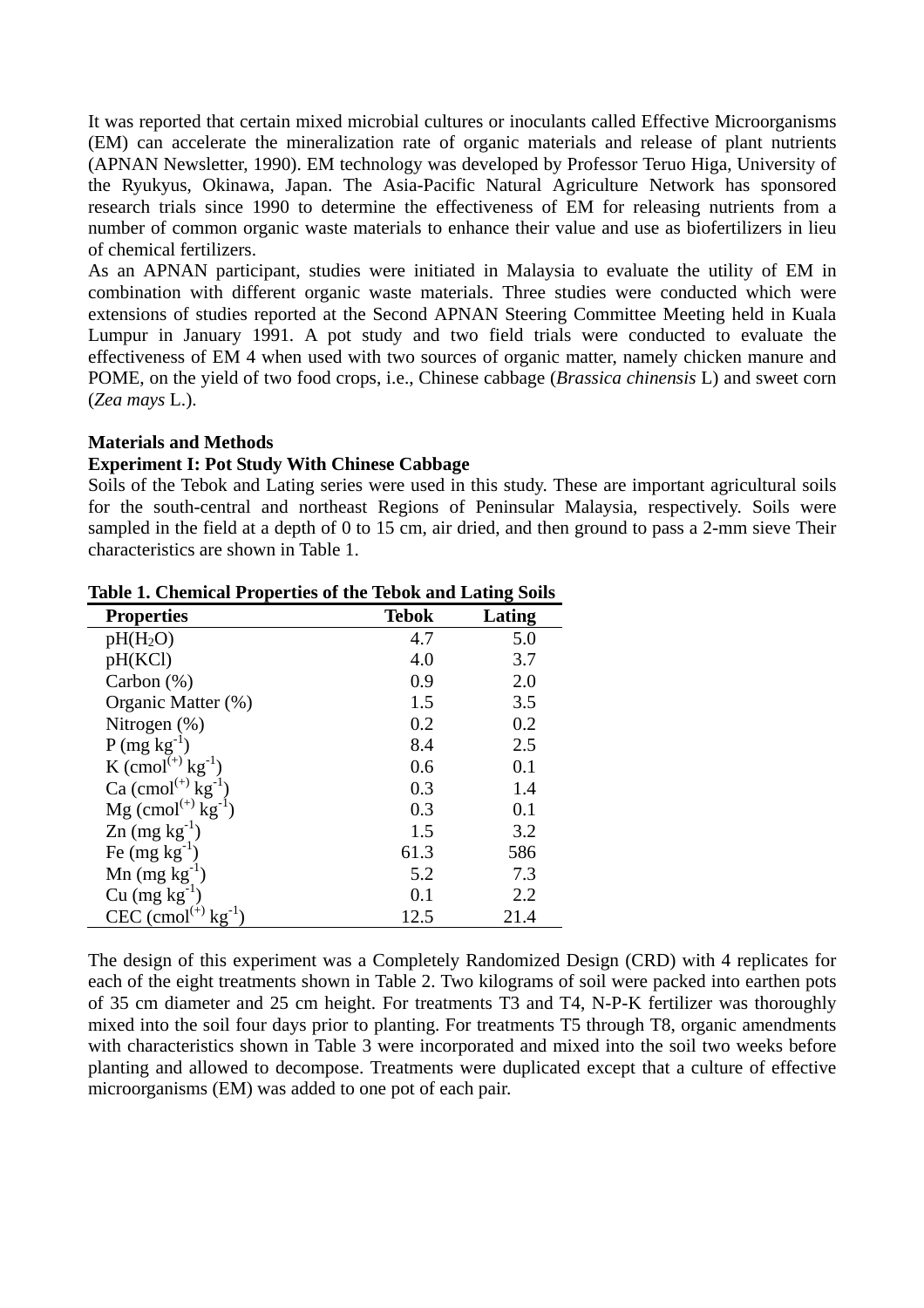| $\mathbf{r}$ and $\mathbf{r}$ are $\mathbf{r}$ and $\mathbf{r}$ are $\mathbf{r}$ . The $\mathbf{r}$ matrix $\mathbf{r}$ and $\mathbf{r}$ and $\mathbf{r}$ and $\mathbf{r}$ are $\mathbf{r}$ and $\mathbf{r}$ and $\mathbf{r}$ are $\mathbf{r}$ and $\mathbf{r}$ are $\mathbf{r}$ and $\mathbf{r}$ |                    |                                     |  |  |  |
|---------------------------------------------------------------------------------------------------------------------------------------------------------------------------------------------------------------------------------------------------------------------------------------------------|--------------------|-------------------------------------|--|--|--|
| <b>Treatment</b>                                                                                                                                                                                                                                                                                  | <b>Designation</b> | <b>Rate of Fertilizer Applied</b>   |  |  |  |
| Control $(+EM)$                                                                                                                                                                                                                                                                                   | T1                 | No fertilizer added                 |  |  |  |
| Control (-EM)                                                                                                                                                                                                                                                                                     | T2                 | No fertilizer added                 |  |  |  |
| Chemical fertilizer (+EM)                                                                                                                                                                                                                                                                         | T3                 | $200 + 90 + 90$ kg ha <sup>-1</sup> |  |  |  |
| Chemical fertilizer (-EM)                                                                                                                                                                                                                                                                         | T4                 | $200 + 90 + 90$ kg ha <sup>-1</sup> |  |  |  |
| Chicken manure $(+EM)$                                                                                                                                                                                                                                                                            | T5                 | 20 tons $ha^{-1}$                   |  |  |  |
| Chicken manure (-EM)                                                                                                                                                                                                                                                                              | T6                 | $20$ tons ha <sup>-1</sup>          |  |  |  |
| $POME (+EM)$                                                                                                                                                                                                                                                                                      | T7                 | $20$ tons ha <sup>-1</sup>          |  |  |  |
| POME (-EM)                                                                                                                                                                                                                                                                                        | T8                 | $20$ tons ha <sup>-1</sup>          |  |  |  |

**Table 2. Treatments Used in the Pot Study with Chinese Cabbage (Experiment 1).** 

<sup>1</sup>Chemical fertilizers applied were urea, triple superphosphate and muriate of potash, respectively.

| Table 3. Composition and Inorganic Fertilizer Equivalent of Organic Amendments Used in |  |
|----------------------------------------------------------------------------------------|--|
| the Pot and Field Experiments.                                                         |  |

| <b>Nutrient</b> | Dry Matter $(\% )$    |             |             | Fertilizer Equivalent* $(kg \text{ ton}^{-1})$ |             |
|-----------------|-----------------------|-------------|-------------|------------------------------------------------|-------------|
|                 | <b>Chicken Manure</b> | <b>POME</b> |             | <b>Chicken Manure</b>                          | <b>POME</b> |
| N               | 2.2                   | 2.0         | Urea        | 49.7                                           | 43.5        |
| $P_2O_5$        | 3.6                   | 1.4         | <b>CIRP</b> | 99.0                                           | 40.0        |
| $K_2O$          | 1.6                   | 0.2         | <b>MOP</b>  | 26.2                                           | 2.7         |
| MgO             | 1.5                   | 3.8         | Kieserite   | 56.5                                           | 144.7       |
| CaO             | 13.6                  | 3.5         |             |                                                |             |
|                 | 29.8                  | 36.2        |             |                                                |             |
| C: N            | 13.3                  | 18.5        |             |                                                |             |
| C: P            | 19.1                  | 57.5        |             |                                                |             |

\*CIRP- Christmas Island rock phosphate

MOP- muriate of potash (KCl)

Chinese cabbage (var. Parachinensis) seedlings of approximately equal size were transplanted into the potted soils and allowed to grow until harvest. Water was applied twice a day with a watering can. No agricultural chemicals were used in this study despite some problems with leaf borers during the early stages of growth.

The plants were harvested after 6 weeks. Whole plants from each pot were sampled, placed in paper bags and dried at 60C to a constant weight. The dry weights were recorded for each sample before grinding for chemical analysis.

### **Experiments 2 and 3: Field trials with Chinese Cabbage and Sweet Corn**

Both experiments were conducted at the University of Agriculture Farm. Soils on this farm are dominated by the Serdang series; the chemical characteristics are shown in Table 4.

A Randomized Complete Block Design (RCBD) with 4 replications of each treatment was used for both experiments. The details and plot sizes for the experiments are shown in Table 5. The timing of the fertilizer application for all treatments is similar to that of Experiment 1. EM was applied to one-half of the plots. Chinese cabbage was harvested after 6 weeks of growth. Samples were collected from the middle row and dry-weight yields were determined as in Experiment 1.

Nutrient uptake by sweet corm was determined from the ear leaves harvested from the two middle rows of each block at the tasseling stage. Fresh cobs and stover were similarly sampled for each plot after 72 days of growth.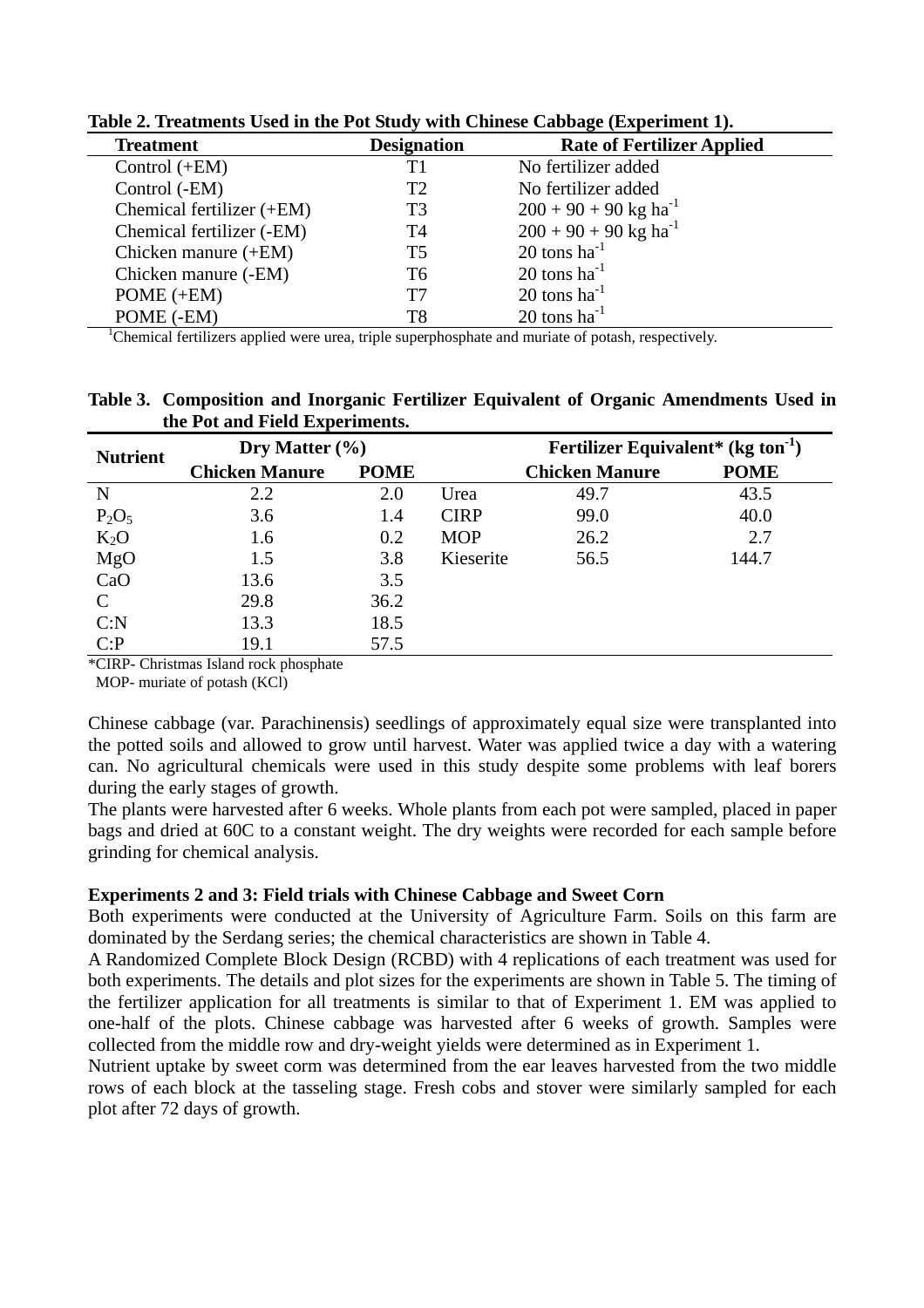| <b>Properties</b>                       | <b>Values</b> |
|-----------------------------------------|---------------|
| $pH(H_2O)$                              | 5.0           |
| pH(KCl)                                 | 4.2           |
| Carbon $(\%)$                           | 1.4           |
| Organic Matter (%)                      | 2.3           |
| Nitrogen $(\%)$                         | 0.2           |
| $P(mg kg^{-1})$                         | 13.0          |
| K $\text{(cmol}^{(+)} \text{kg}^{-1}$ ) | 0.5           |
| Ca $\text{(cmol}^{(+)} \text{kg}^{-1})$ | 0.3           |
| $Mg$ (cmol <sup>(+)</sup> $kg^{-1}$     | 1.8           |
| CEC $\text{(cmol}^{(+)} \text{kg}^{-1}$ |               |

**Table 4. Chemical Properties of the Serdang Soil Series.** 

**Table 5. Plot Size and Treatments For Field Trials With Chinese Cabbage and Sweet Corn (Experiments 2 and 3).** 

| <b>Experiment</b> | Crop            | Plot size $(m x m)$ | <b>Plant Density/plot</b> |
|-------------------|-----------------|---------------------|---------------------------|
|                   | Chinese cabbage | $1.0 \times 5.4$    |                           |
|                   | Sweet corn      | $6.0 \times 4.0$    |                           |

| Treatments <sup>1</sup>   | <b>Designation</b> | Rate of Fertilizer Applied <sup>2</sup>                                                    |
|---------------------------|--------------------|--------------------------------------------------------------------------------------------|
| Control $(+EM)$           | Τ1                 | No fertilizer added                                                                        |
| Control (-EM)             | T2                 | No fertilizer added                                                                        |
| Chemical fertilizer (+EM) | T3                 | 150 kg N + 150 kg P <sub>2</sub> O <sub>5</sub> + 150 kg K <sub>2</sub> O ha <sup>-1</sup> |
| Chemical fertilizer (-EM) | T4                 | 150 kg N + 150 kg P <sub>2</sub> O <sub>5</sub> + 150 kg K <sub>2</sub> O ha <sup>-1</sup> |
| Chicken manure $(+EM)$    | T5                 | 20 tons $ha^{-1}$                                                                          |
| Chicken manure (-EM)      | T6                 | $20 \text{ tons} \text{ ha}^{-1}$                                                          |
| POME $(+EM)$              | T7                 | $20 \text{ tons} \text{ ha}^{-1}$                                                          |
| POME (-EM)                | T8                 | 20 tons $ha^{-1}$                                                                          |

1 Control treatments (T1 and T2) were not assigned to Experiment 2 because of the limited plot space available, and because results have consistently shown that very low crop yields are obtained without application of chemical

fertilizers or organic amendments.<br><sup>2</sup> Split applications of chemical fertilizer were applied; one-half applied 4 days prior to planting both crops and the other half applied 3 weeks after planting Chinese cabbage and 5 weeks after planting sweet corn. Treatments designated as T3 and T4 both received the total N-P-K rates per hectare as indicated.

# **Preparation and Application of EM 4**

EM 4 was prepared from EM 2 stock one day prior to use; the EM 2 stock was procured through Professor Teruo Higa at the University of the Ryukyus, Okinawa, Japan. To prepare EM 4, 10 ml of EM 2 stock was cultured in one liter of an aqueous solution containing 20 g molasses and 0.5 g urea. The culture was then stirred intermittently for 2 to 3 minutes and shaken at 4-hour intervals for 24 hours. The solution was stored at 5C before use.

The EM 4 was used to treat seeds and soils at various stages of the experiment as shown in Table 6. EM 4 was hand-sprayed on the surface of the soil. A lower concentration of EM 4 was applied again one week later to ensure that the population of microorganisms was maintained.

| Table v. Nate and Thile of Application of East <del>+</del> for All Experiments. |                                   |                            |  |  |
|----------------------------------------------------------------------------------|-----------------------------------|----------------------------|--|--|
| <b>Experiment</b>                                                                | Rate                              | <b>Time of Application</b> |  |  |
|                                                                                  | $12 \text{ ml}$ pot <sup>-1</sup> | 1 week prior to planting   |  |  |
|                                                                                  | 1 ml pot $^{-1}$                  | 1 week after germination   |  |  |
| 2 and 3                                                                          | $25 \text{ ml}$ pot <sup>-1</sup> | 1 week prior to planting   |  |  |
|                                                                                  | 15 ml pot $^{-1}$                 | 1 week after germination   |  |  |
|                                                                                  | 10 ml $pot^{-1}$                  | 1 week thereafter          |  |  |

### **Table 6. Rate and Time of Application of EM 4 for All Experiments.**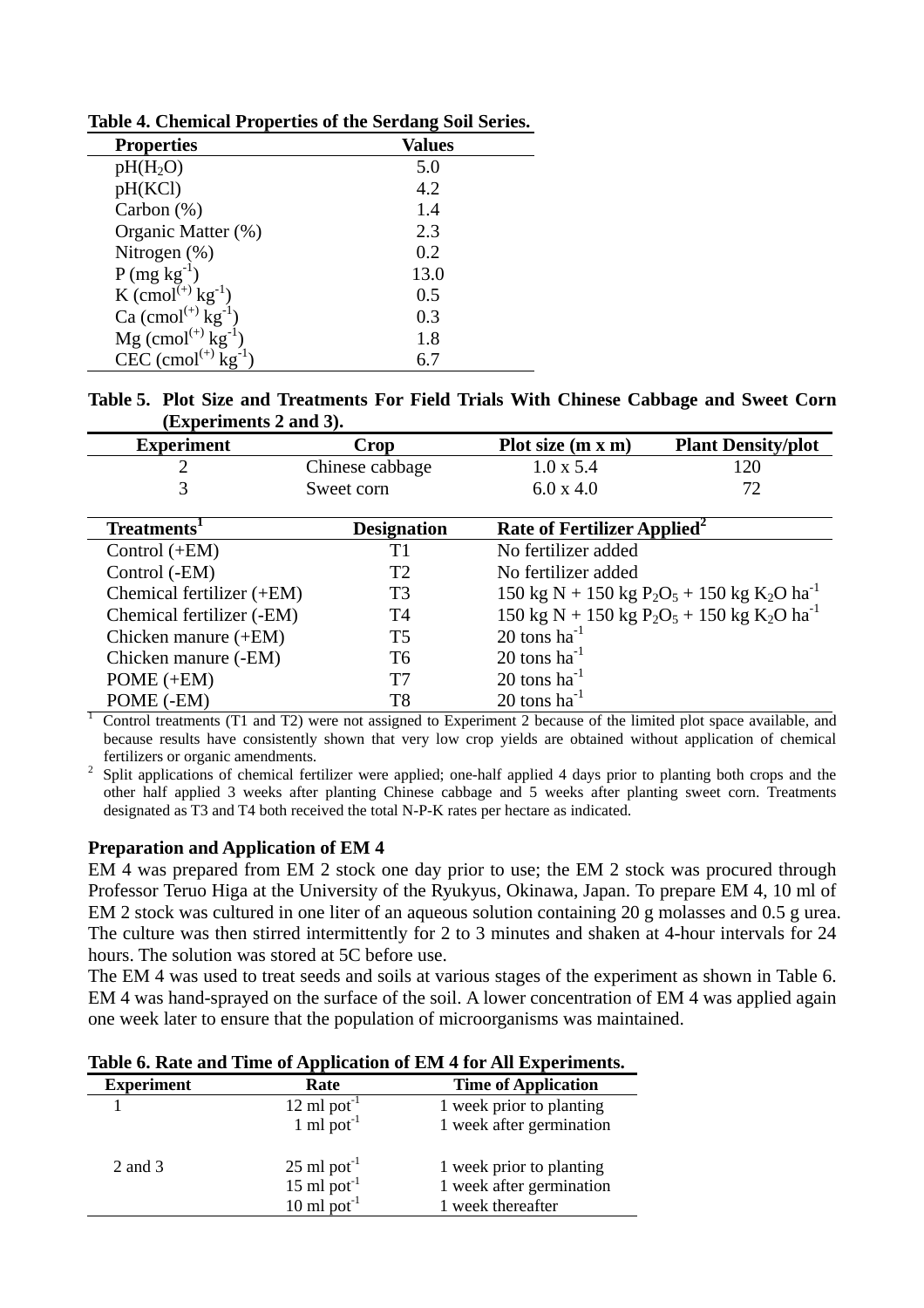### **Results and Discussion**

#### **Experiment 1: Pot Study with Chinese Cabbage**

Dry matter yields and nutrient content of Chinese cabbage resulting from the various treatments are shown in Tables 7 and 8. The dry matter yields from the fertilizer treatments showed signifcant increases with or without EM 4 application. The chicken manure treatments (T5 and T6) gave the highest yield for both EM concentrations but no significant effect of EM 4 was detected. The POME treatments (T7 and T8) with and without EM produced the lowest yields except for the controls. These results are best attributed to the differences in fertilizer value of the two amendments, i.e., chicken manure had a considerably higher nutrient content compared with POME (Table 3). Because of the relatively high C:N ratio of POME, it is possible that some N was immobilized and remained unavailable for plant uptake which could have limited crop growth and yield. As recommended, POME should be mixed with the soil at least 4 to 6 weeks before planting to ensure mineralization and nutrient availability (Gunnit *et al*., 1989). However, with the addition of EM 4 (T7) to the Lating soil, two weeks was sufficient to achieve the release of nutrients from the POME treatment.

**Table 7. Yield and Nutrient Content of Chinese Cabbage as Affected by Fertilizer and EM 4 in the Tebok Soil Series1 .** 

| <b>Treatment</b> | <b>Dry Matter</b><br>$(g$ pot <sup>-1</sup> | N<br>$\mathcal{O}_0$ | P<br>$(\%)$      | K<br>$(\%)$      | Ca<br>$\frac{9}{0}$ | Mg<br>(%)        |
|------------------|---------------------------------------------|----------------------|------------------|------------------|---------------------|------------------|
| T1               | 0.5d                                        | 2.5f                 | 0.4 <sub>b</sub> | 1.1 <sub>d</sub> | 2.2 <sub>b</sub>    | 0.1 <sub>b</sub> |
| T <sub>2</sub>   | 0.5d                                        | 2.4f                 | 0.3c             | 1.1 <sub>d</sub> | 2.2 <sub>b</sub>    | 0.1 <sub>b</sub> |
| T <sub>3</sub>   | 4.8a                                        | 4.5 <sub>b</sub>     | 0.5a             | 4.1a             | 2.2 <sub>b</sub>    | 0.2a             |
| T <sub>4</sub>   | 4.1 <sub>b</sub>                            | 3.2e                 | 0.5a             | 3.9a             | 2.1 <sub>b</sub>    | 0.2a             |
| T <sub>5</sub>   | 5.4a                                        | 5.5a                 | 0.5a             | 4.1a             | 2.8a                | 0.2a             |
| T <sub>6</sub>   | 5.0a                                        | 3.4d                 | 0.4 <sub>b</sub> | 3.5 <sub>b</sub> | 2.7a                | 0.2a             |
| T7               | 1.3c                                        | 4.3c                 | 0.4 <sub>b</sub> | 3.4 <sub>b</sub> | 2.4 <sub>b</sub>    | 0.2a             |
| T <sub>8</sub>   | 1.3c                                        | 3.2e                 | 0.3c             | 1.7c             | 2.2 <sub>b</sub>    | 0.2a             |

 $\overline{C}$  Column means followed by a common letter are not significantly different at the 5% level of probability.

**Table 8. Yield and Nutrient Content of Chinese Cabbage as Affected by Fertilizer and EM 4 in the Latin Soil<sup>1</sup> .** 

| <b>Treatment</b> | <b>Dry Matter</b><br>$(g$ pot <sup>-1</sup> ) | N<br>$(\%)$      | P<br>$\left( \frac{0}{0} \right)$ | K<br>$(\%)$      | Ca<br>$(\%)$     | Mg<br>$\frac{9}{0}$ |
|------------------|-----------------------------------------------|------------------|-----------------------------------|------------------|------------------|---------------------|
|                  |                                               |                  |                                   |                  |                  |                     |
| T1               | 1.0 <sub>b</sub>                              | 2.6d             | 0.4a                              | 0.7f             | 2.2c             | 0.2a                |
| T <sub>2</sub>   | 0.8 <sub>b</sub>                              | 2.6d             | 0.3 <sub>b</sub>                  | 0.9f             | 2.1cd            | 0.1 <sub>b</sub>    |
| T <sub>3</sub>   | 6.1a                                          | 4.4 <sub>b</sub> | 0.4a                              | 3.9c             | 2.1cd            | 0.2a                |
| T <sub>4</sub>   | 5.0a                                          | 3.0 <sub>d</sub> | 0.3 <sub>b</sub>                  | 3.4d             | 2.0 <sub>d</sub> | 0.2a                |
| T <sub>5</sub>   | 6.8a                                          | 5.1a             | 0.4a                              | 5.5a             | 2.6a             | 0.2a                |
| T <sub>6</sub>   | 6.2a                                          | 3.6c             | 0.3 <sub>b</sub>                  | 4.3 <sub>b</sub> | 2.6a             | 0.2a                |
| T7               | 4.4a                                          | 4.4 <sub>b</sub> | 0.4a                              | 3.6cd            | 2.4 <sub>b</sub> | 0.2a                |
| T <sub>8</sub>   | 2.2 <sub>b</sub>                              | 2.7d             | 0.3 <sub>b</sub>                  | 2.6e             | 2.1cd            | 0.2a                |

 $\overline{C}$  Column means followed by a common letter are not significantly different at the 5% level of probability.

From this experiment, it is apparent that EM 4 was beneficial to the POME treatments (T7 and T8). A significant increase in yield was detected when EM 4 was applied with the POME treatments to the Lating soil.

#### **Experiment 2: Field Trial with Chinese Cabbage**

Dry matter yield and the nutrient content of Chinese cabbage grown under field conditions are shown in Table 9. Results were similar to that of Experiment 1, i.e., chicken manure supported the highest yields and nutrient uptake, followed by chemical fertilizer and POME treatments.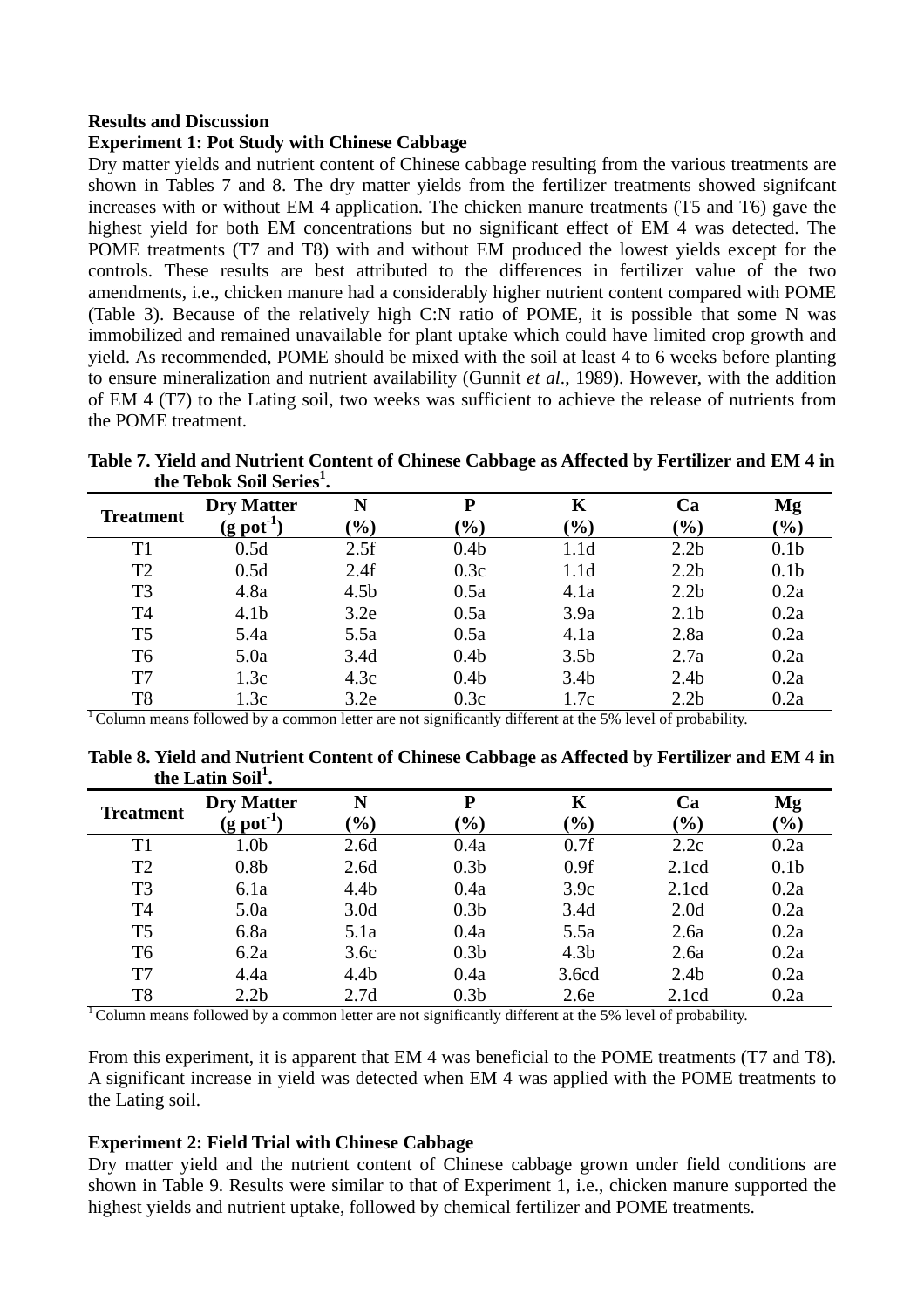The effect of EM 4 on dry matter yield of Chinese cabbage was observed only with the chicken manure treatment. The increase in dry matter yield with chicken manure and EM 4 (T5) was statistically significant compared to that obtained without EM 4 (T6). A possible explanation for this result may be the time that was required for these two organic amendments to become mineralized in soil and their nutrients available for plant uptake. Because of its higher C:N ratio (18.5) compared with chicken manure (13.3), the 2-week equilibration period after soil incorporation may not have been sufficient for POME to become completely mineralized by the micro-organisms in EM 4. Thus, its effect was not significantly different from that of the untreated POME. This confirms the report that POME has to be incorporated into the soil at least 4 to 6 weeks prior to planting (Gurrnit *et al*., 1989).

The N and P contribution to dry matter yield was greatest for chicken manure applied with EM. There were also significant differences between the chemical fertilizer and POME treatments. The content of K, Ca and Mg in the plant tissues did not show any significant differences be between treatments. A possible explanation for this may be that the nutrient contribution of organic materials is generally N and P.

|                                 |  | Table 9. Yield and Nutrient Content of Chinese Cabbage as Affected by Fertilizers and EM in |
|---------------------------------|--|---------------------------------------------------------------------------------------------|
| the Serdang Soil <sup>1</sup> . |  |                                                                                             |

| <b>Treatment</b>                                                                                         | Fresh Wt. |                  | P                            | K                | Ca                           | Mg     |
|----------------------------------------------------------------------------------------------------------|-----------|------------------|------------------------------|------------------|------------------------------|--------|
|                                                                                                          | (kg/ha)   | $\frac{1}{2}$    | $\left( \frac{0}{0} \right)$ | $($ %)           | $\left( \frac{0}{0} \right)$ | $(\%)$ |
| T <sub>3</sub>                                                                                           | 5333b     | 2.1bc            | 0.3 <sub>b</sub>             | 2.2 <sub>b</sub> | 0.3ab                        | 0.2a   |
| <b>T4</b>                                                                                                | 4833b     | 1.8c             | 0.3 <sub>b</sub>             | 2.1 <sub>b</sub> | 0.3ab                        | 0.2a   |
| T <sub>5</sub>                                                                                           | 8306a     | 2.2 <sub>b</sub> | 0.4a                         | 3.0a             | 0.4a                         | 0.2a   |
| T6                                                                                                       | 4971b     | 2.5a             | 0.4a                         | 2.6ab            | 0.4a                         | 0.2a   |
| T7                                                                                                       | 3111c     | 1.9c             | 0.3 <sub>b</sub>             | 2.5ab            | 0.3ab                        | 0.2a   |
| T <sub>8</sub>                                                                                           | 3028c     | 1.7d             | 0.2 <sub>b</sub>             | 2.7ab            | 0.4a                         | 0.2a   |
| Column means followed by a common letter are not significantly different at the 5% level of probability. |           |                  |                              |                  |                              |        |

### **Experiment 3: Field Trial With Sweet Corn**

Results of this experiment were similar to those using the same site and layout that was disclosed at an earlier APNAN Steering Committee meeting. Chicken manure, chemical fertilizer and control treatments were applied to plots on the same site. In this experiment POME was used as a substitute for the goat manure that was used earlier and the POME treatments were assigned to the same plots. The previous experiment clearly showed that inorganic chemical fertilizer was superior to that of the organic fertilizers. However, in this experiment, the results showed that despite the superior effect of chicken manure compared with the other treatments, no significant differences were detected among the treatments for any of the parameters studied. In terms of their nutrient supplying capability, all fertilizer sources were equally effective in providing N, P, K, Ca, and Mg to the crop. There were no clear effects of EM 4 in any of the treatments. The implication was that the organic amendments used were as effective as chemical fertilizers in supplying nutrients for the growth and yield of crops, with or without EM 4 treatment.

A possible explanation for the lack of significance among treatments could be that Experiment 3 used the same site and field layout that had been used two months earlier. The organic amendments applied earlier may have become stabilized with repeated applications, and the nutrients fully available for plant uptake; thus, there would be little difference compared with chemical fertilizer. Another reason for lack of any significant differences is that the entire area had been treated with EM 4 in a previous experiment which may have confounded the present experiment.

These results suggest that the rate of organic amendment applications to soil might be reduced after several cropping seasons if the organic matter content of the soil becomes stable.